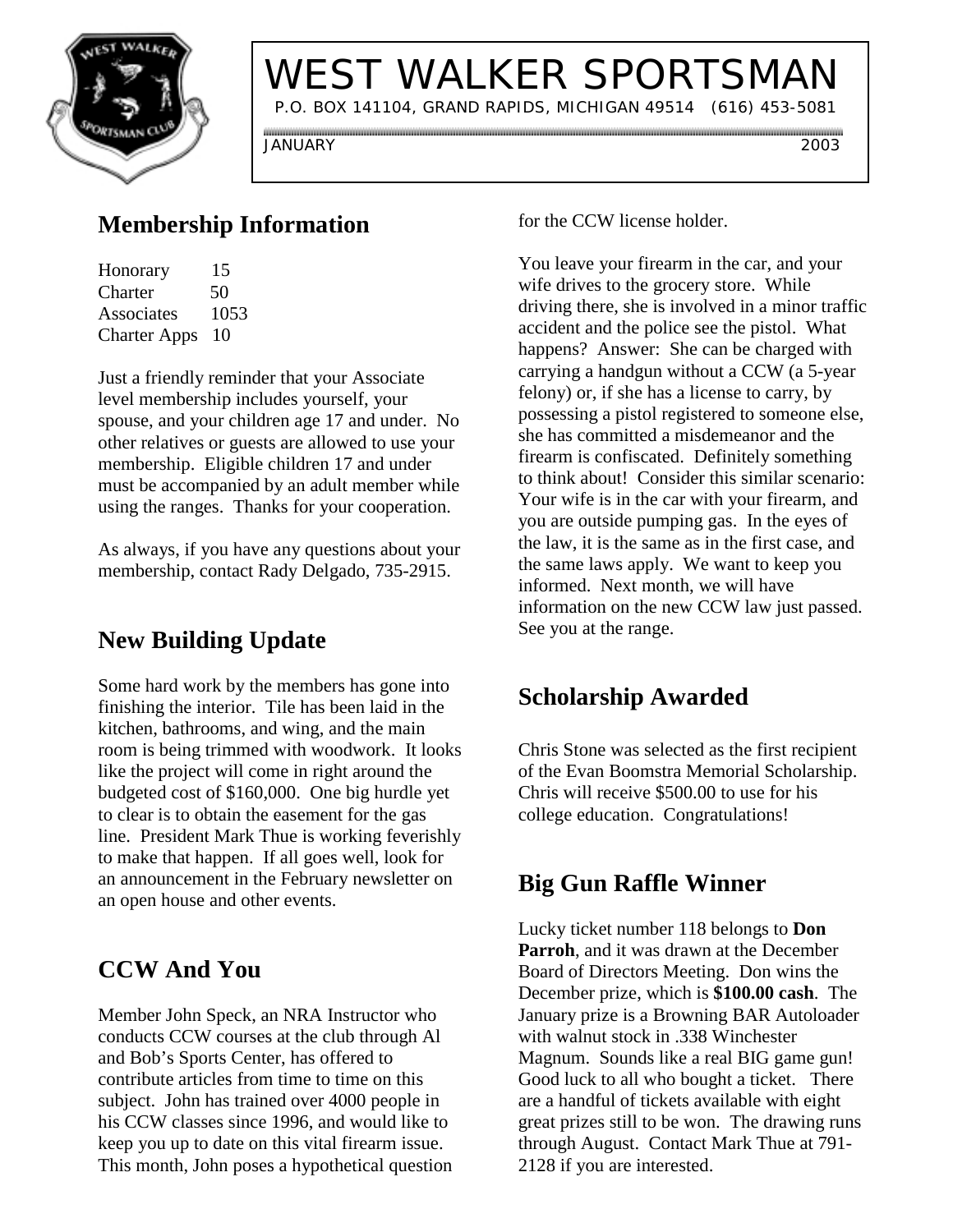### **Range Safety**

Just about everyone who has used the rifle or pistol ranges in recent years has had the pleasure of talking to charter member John Benson. John regularly patrols the firing lines checking membership cards and offering safety "guidance". John has asked me to remind all who use the ranges of our safety rules. We want all of our members to feel secure when using the ranges.

#### **Eye and Ear protection are required**

#### **Keep all firearms pointed downrange**

 **Use paper targets only**

 **All firearms are to be open and empty when someone is downrange**

#### **Absolutely no handling of firearms while someone is downrange**

We will be posting a schedule of daily shooting times for the year which correspond to the changing daylight hours. Also, watch the calendar for periodic range closures during matches or training classes.

### **1000 yard Shoots by: Barry Anderson**

With the first signs of snow come the first thoughts of the '03 Highpower rifle Long Range matches held in Michigan. Interested in a challenging game to play? Try a 1000 yard rifle (iron sight) match. Two types of rifles are used.

**PALMA**: The NRA defines the Palma rifle as one that is chambered for a .308 Win. (7.62mm NATO), with metallic sights. There are no weight, sight or trigger restrictions. The International standard however, requires the rifle weigh no more than 6.5 kg. (about 14.3

lbs.) with a trigger pull of at least 3.2 lbs. They also limit the bullets to the 155gr. Sierra Match King Palma. The NRA does not restrict bullet choice. Michigan matches mostly follow the NRA rules.

**ANY**: Just like you may suspect, this class has limited restrictions. The cartridge must fire a projectile of less than .338 and must be safe. Common cartridges for this competition are wildcats such as the 6.5/284, the 300 Winchester Magnum, and others having good performance at 1000 yards.

#### **Course of fire:**

 600 yards: Typically 600 yard matches (the beginning of long range) are fired with three twenty shot courses. Each course is allowed two sighters. Commonly the first would be an any sight match (most, but not all, are fired with metallic sights). These are typically oneday events. In this area, Cadillac is the primary range.

 1000 yards: Typically a 1000 yard match is held at Camp Grayling and is a two-day event. All matches are 20 rounds with unlimited sighters.

 Palma: The Palma course of fire is 15 shots at 800 yards, 15 shots at 900 yards, and 15 shots at 1000 yards.

Sound like fun? It is! If you have an interest in getting involved, give me a call. I'll request permission from the WWSC Board to put on a short seminar in the clubhouse to answer all your questions. Barry Anderson 791-9378 (till 8PM) or barry45acp@aol.com.

(ed's note: Barry and other members have offered to help form groups within our club such as a Civilian Marksmanship Program, Junior Rifle Team, etc. If you have any interest or ideas along those lines, contact Barry by phone or e-mail.)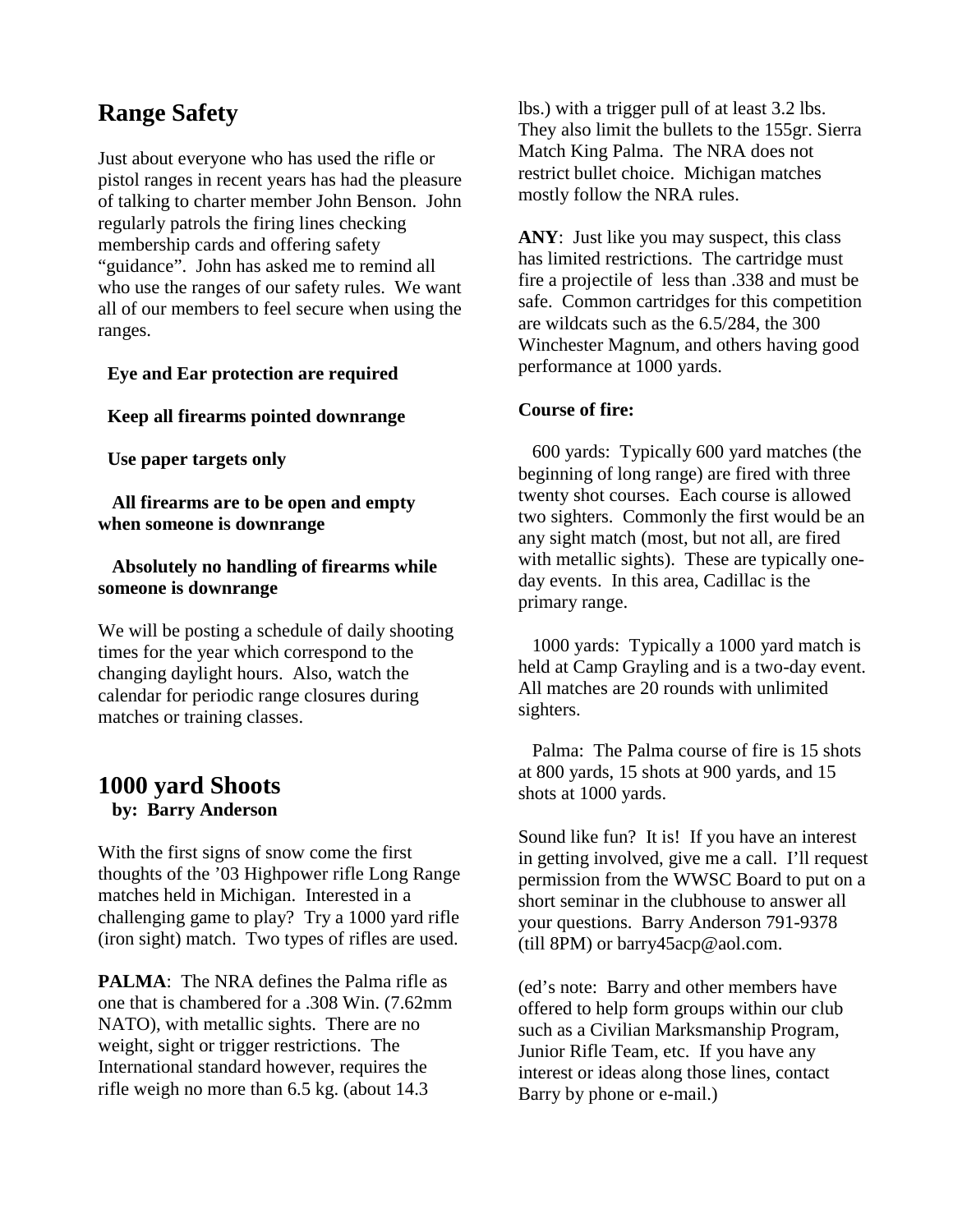| Sun<br>Mon     |              | Tue                                | Wed<br>$\mathbf{1}$      | Thu<br>$\overline{2}$   | Fri<br>$\overline{3}$ | Sat<br>$\overline{\mathbf{4}}$        |
|----------------|--------------|------------------------------------|--------------------------|-------------------------|-----------------------|---------------------------------------|
|                |              |                                    | <b>New</b>               |                         |                       | <b>Winter</b>                         |
|                |              |                                    | <b>Years</b>             |                         |                       | League<br><b>Starts</b>               |
|                |              |                                    | Day                      |                         |                       | Trap & Skeet<br>10 to 3               |
| 5              | 6            | $\overline{7}$                     | 8                        | 9                       | 10                    | 11                                    |
| Trap & Skeet   | Deer Check   |                                    | Trap & Skeet             |                         |                       | Trap & Skeet                          |
| 10 to 2        | $10$ to $3$  |                                    | 9 to 12 AM<br>6 to 10 PM | Charter<br>Meeting 7:30 |                       | $10$ to $3$                           |
| 12             | 13           | 14                                 | 15                       | 16                      | 17                    | 18                                    |
| Trap & Skeet   |              |                                    | Trap & Skeet             |                         |                       | Trap & Skeet                          |
| 10 to 2        |              |                                    | 9 to 12 AM<br>6 to 10 PM |                         |                       | $10$ to $3$                           |
| 19             | 20           | 21                                 | 22                       | 23                      | 24                    | 25                                    |
| Trap & Skeet   |              | 7 Yd. Range<br>Closes 4:30         | Trap & Skeet             |                         |                       | Trap & Skeet                          |
| 10 to 2        |              |                                    | 9 to 12 AM<br>6 to 10 PM |                         |                       | 10 to 3                               |
| 26             | 27           | 28                                 | 29                       | 30                      | 31                    | <b>FEB</b>                            |
| Trap & Skeet   |              | <b>Board</b>                       | Trap & Skeet             |                         |                       |                                       |
| 10 to 2        |              | Meeting/Gun<br>Drawing             | 9 to 12 AM<br>6 to 10 PM |                         |                       |                                       |
| $\overline{2}$ | $\mathbf{3}$ | 7:00 PM<br>$\overline{\mathbf{4}}$ | 5                        | 6                       | $\overline{7}$        |                                       |
| Trap & Skeet   |              |                                    | Trap & Skeet             |                         |                       | Trap & Skeet                          |
|                |              |                                    | 9 to 12 AM               |                         |                       | 10 to 3                               |
| 10 to 2        |              |                                    | 6 to 10 PM               |                         |                       |                                       |
| 9              | 10           | 11                                 | 12                       | 13                      | 14                    | 15                                    |
| Trap & Skeet   |              |                                    | Trap & Skeet             |                         |                       | Silhouette<br>Shoot 10:00<br>"Iceman" |
| $10$ to $2\,$  |              |                                    | 9 to 12 AM<br>6 to 10 PM | Charter<br>Meeting 7:30 |                       | Trap & Skeet<br>$10 \text{ to } 3$    |